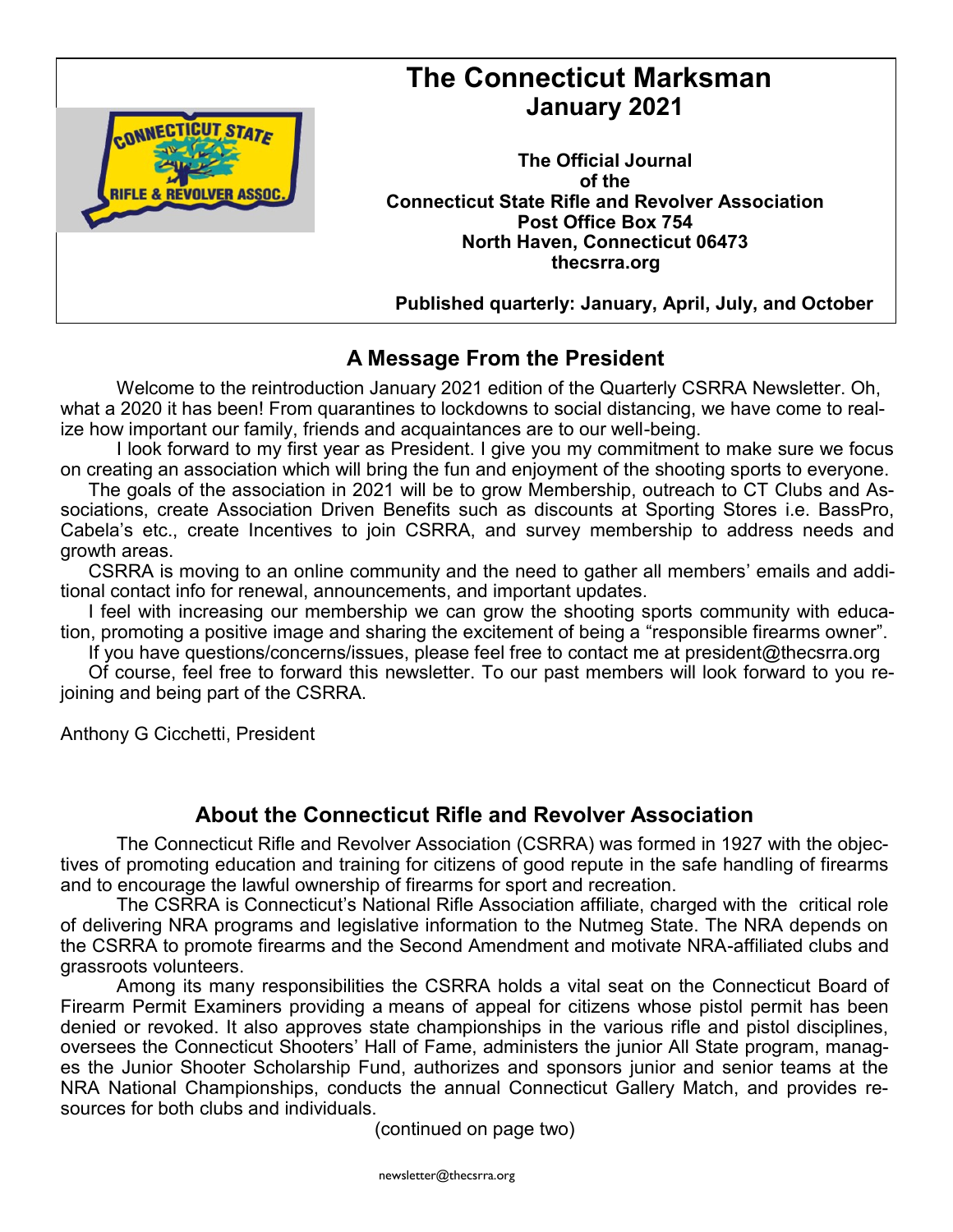

### **About the Connecticut Rifle and Revolver Association**

(continued from page one)

Many volunteers that are dedicated to the sport of shooting have been assembled to run the CSR-RA. These volunteers develop and run the programs you enjoy. They also manage the affairs of the association on a daily basis.

The annual meeting, which is for all members, is always a joyous occasion to get together. The annual meeting also provides an opportunity to recognize the accomplishments of those who have performed in an outstanding manner by inducting them into the Connecticut State Rifle & Revolver Association's Hall of Fame.

The CSRRA's Leadership Team is headed by President Anthony Cicchetti, Vice President David Hyatt, Recording Secretary Debbie Lyman, and Treasurer Jude Collins. Activity Directors include Brad Palmer, high power rifle, Shawn McDonnell, junior activities, Fran Lerz, pistol, Paul Gallo, smallbore rifle, and Gene Alverez, membership. At Large Directors, who have a deep and broad knowledge of the shooting sports, act as advisors and include Michael Duben, Joseph Taraya, Austin Lavoie, Steve Rocketto, and Roger Sperry

#### **Newest Double Distinguished**



#### **Double Distinguished D'Aleo**

 Musician First Class Joe D'Aleo, of the United States Coast Guard Band, has earned his Distinguished Marksman Badge, demonstrating a "a preeminent degree of achievement in target practice with the service rifle."

 D'Aleo, who has already earned the Distinguished Pistol Shot Badge, becomes the 28th Coast Guard shooter to be designated Double Distinguished since the Coast Guard competitive shooting program began in 1931.

 He also has been awarded the Civilian Marksmanship Program's 22 caliber Pistol Distinguished Badge as well as earning Presidents Hundred honors with the service pistol.

 D'Aleo has also been notified that he will be advanced to Chief Petty Officer (MUC) soon after the first of the year. If his shooting had anything to do with this we do not know, but it couldn't have hurt.

#### **Association Members Earn New NRA Distinguished Rifle Award**

The National Rifle Association Board of Directors has approved establishment of the National Rifle Association International Smallbore Rifle Distinguished Rifleman Award to presented to shooters and team



coaches who compete in the two major international smallbore prone matches of the Pershing/Roberts series.

Three CSRRA members have earned the necessary 30 points for the award.

The late John J. Crowley, the 1953 National Prone Champion and one third of the team that produced the legendary bespoke 22 caliber Morgan target rifle, earned his points during the 1953 Pershing Match.

The 1998 National Prone Champion and All-American, Cory Brunetti, accumulated his points over three matches, the 1993 Roberts, 1997 Pershing, and 2001 Roberts.

Hap Rocketto's points came twice at the Roberts in 2009 and 2017 and at the 2013 Pershing in which he served as the teams' Adjutant.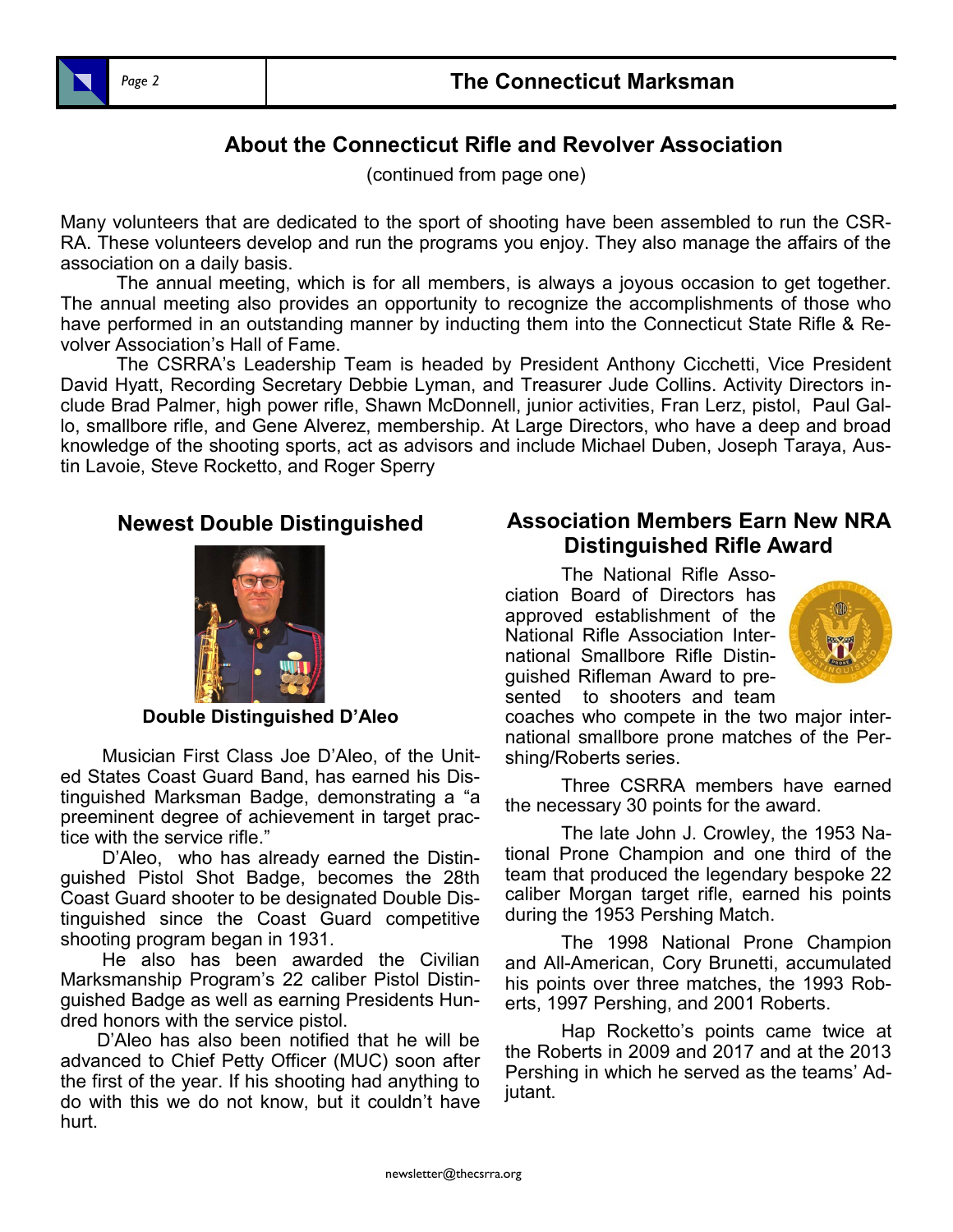#### **S&W M&P Recall Notice**

Smith and Wesson asks that you stop using your M&P Shield EZ pistol until you determine wheth-



er it is included in this safety recall, and if so until it has been inspected and repaired at the factory by Smith & Wesson. We are asking consumers of all M&P 9 Shield EZ, and M&P380 Shield EZ, including Performance Center models, to go to [MPShieldEZrecall.com](https://clicks.aweber.com/y/ct/?l=HzIlh&m=g3RN4Rb51c28m96&b=XyWycvyoeVX2CuzV_Cz9.w) and input their serial number, or call 888-871-7114, to determine whether the hammer of their M&P Shield EZ Pistol was from a manufacturing lot that was potentially affected. This notice applies ONLY to certain M&P Shield EZ model pistols, and not all M&P Shield pistols. If your M&P Shield EZ Pistol is included in this recall, as determined by the website link or telephone number above, please follow the instructions on the website link, or call 888 -871-7114 and we will arrange for the return of your firearm to Smith & Wesson for inspection.

After inspection, if the hammer from your firearm is affected, it will be replaced at no cost to you. We expect that this entire process will take no longer than 10 business days, and your pistol will be returned as quickly and efficiently as possible. All shipping and replacement costs will be covered by Smith & Wesson

#### **CSRRA Hall Of Fame**

The CSRRA Shooter Hall of Fame was established in 1983 to recognize those closely associated with Connecticut in the various shooting disciplines, volunteer activity, and firearm innovation.

Potential honorees are nominated by the membership at large and then vetted by a committee of Hall of Fame members who judge the nominee on a body of work, not just a single accomplishment.

The HOF Committee selected a group of historically prominent shooters and innovators as its first class in 1983 which included Eli Whitney, Samuel Colt, Oliver Winchester, William B. Ruger, John M. Marlin, William Lyman, Charles Elihu Lyman II, James Ripley, Benjamin Hotchkiss, John C. Garand, and Christopher Spencer.

Riflemen were Colonel Robert Gadd, Sr. CTNG, Connecticut's first Distinguished Rifleman Private E.C. Simpson, CTNG-Winner 1906 Presidents Match Dave Carlson, John Crowley, and Eric Johnson National Smallbore Prone Champions.

Since then the ranks of HOF members have included Olympic medalists, All Americans, National Champions, and those who gave freely of their time to improve the shooting sports in the state.

Special Recognition, Volunteers, Pistol, High Power Rifle, Smallbore Rifle, Air Gun, Black Powder, Bench Rest, Silhouette, and Hunters are the award categories.

# **Mark Twain on Fishing**

Long time Connecticut resident Mark Twain did more than write his most important works *w*hile in residing in Hartford. Twain loved to brag about his hunting and fishing exploits. He once spent three weeks fishing in the Maine woods, regardless of the fact that it was the state's closed season for fishing. Relaxing in the lounge car of the train on his return journey to Hartford, his catch iced down in the baggage car, he looked for someone to whom he could relate the story of his successful holiday.

The stranger to whom he began to boast of his sizable catch appeared at first unresponsive, then positively grim. "By the way, who are you, sir?" inquired Twain airily. "I'm the state game warden," was the unwelcome response.

"Who are you?" Twain nearly swallowed his cigar. "Well, to be perfectly truthful, warden," he said hastily, "I'm the biggest damn liar in the whole United States."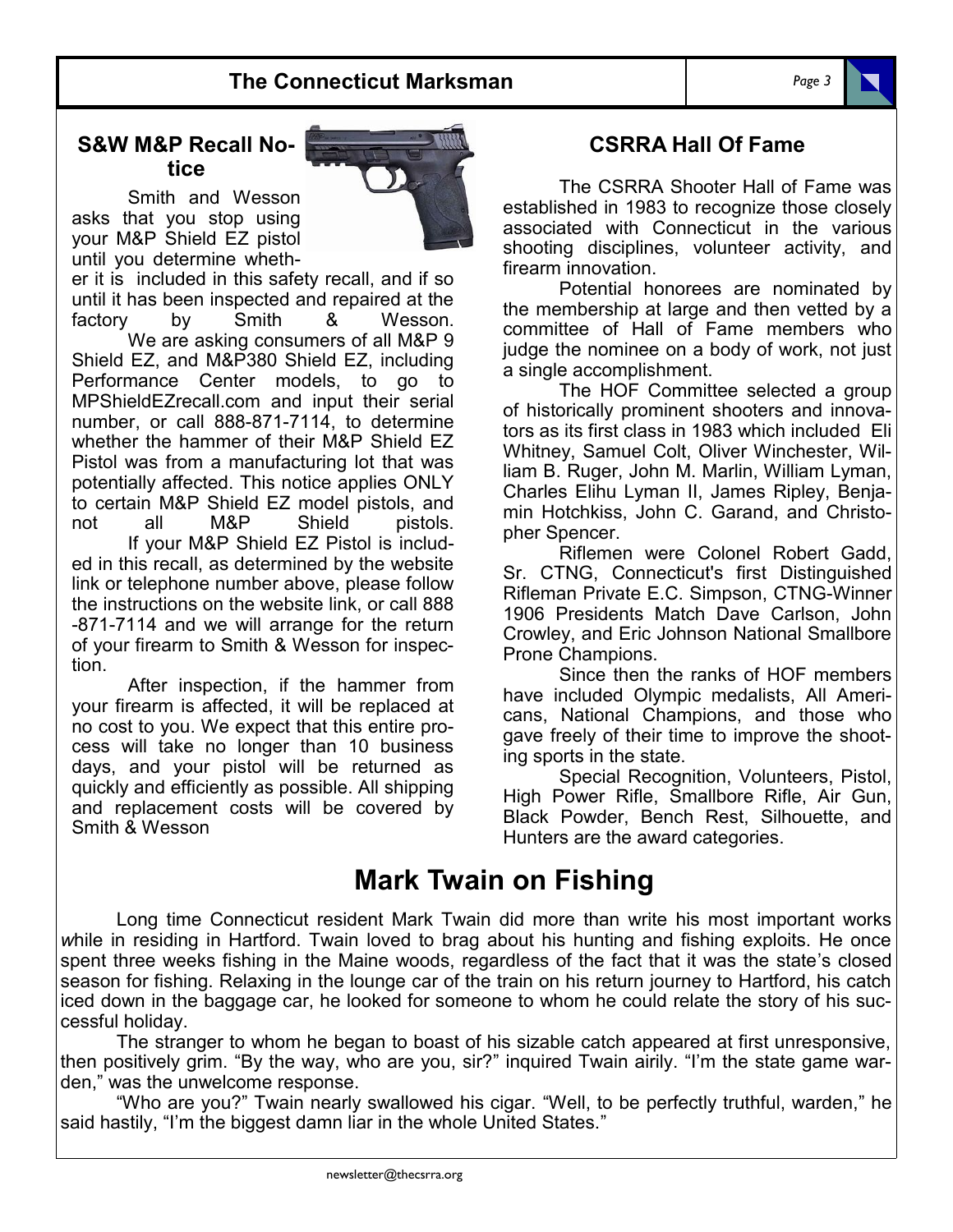

### **The Connecticut Marksman**



**90th Anniversary**

## **Connecticut Gallery Match Program**

Sponsored by the Connecticut State Rifle & Revolver Association

March 12-13-14, 2021

(Prep Schools: February 17th -Tech Schools: TBD)

Welcome! This year we celebrate the  $90<sup>th</sup>$  Anniversary of this prestigious match which proves that the shooting sports are for all ages as the participant's ages will range from 9 to 90. Let's ring in the  $90<sup>th</sup>$  Anniversary of this Match with "Gallery Match Fever" --send your entry in today, bring a friend—this match is open to everyone (from "first-time" shooters to "over-the-hill" shooters), and be a participant in the  $90<sup>th</sup>$  Gallery Match. Without your attendance, the match will not be a success.

The Gallery Match will again use the Orion scoring system which provides online results at http://www.orionresults.com/csrra News releases, match program, relay information, and final results will be found at http://thecsrra.com and http://bluetrailrange.com

**CSRRA Match Director:** Debbie Lyman at Deb@BlueTrailRange.com

**Entries:** Email Deb@BlueTrailRange.com with date, preferred time, and number of competitors. If entries warrant additional dates and/or relays will be added at the discretion of the match director. To avoid confusion team coaches must register each team member for a date and relay

**Location:** Blue Trail Range, 316 North Branford Rd, Wallingford, CT, 06492, 203-269-3280

**Rules:** NRA Smallbore Rifle Rules will govern. No pick-up teams allowed.

**Course of Fire**:

**Sub-Junior:** 20 Shots Prone, Iron Sights, with coaching allowed, in 33 Minutes. Each competitor will fire only 10 record shots on each target. Competitors may hang one or two targets at a time.

**Junior:** Five shots in Prone, Sitting, Kneeling & Standing, with iron, with coaching al lowed, in 33 Minutes. Each competitor will fire five record shots in each position on each target. Competitors may hang one or two targets at a time.

**Seniors:** Five shots each Prone, Sitting, Kneeling & Standing Any Sights, with no coaching allowed, in 33 Minutes. Each competitor will fire five record shots in each position on each target. Competitors may hang one or two targets at a time.

**Backers:** Backers are required.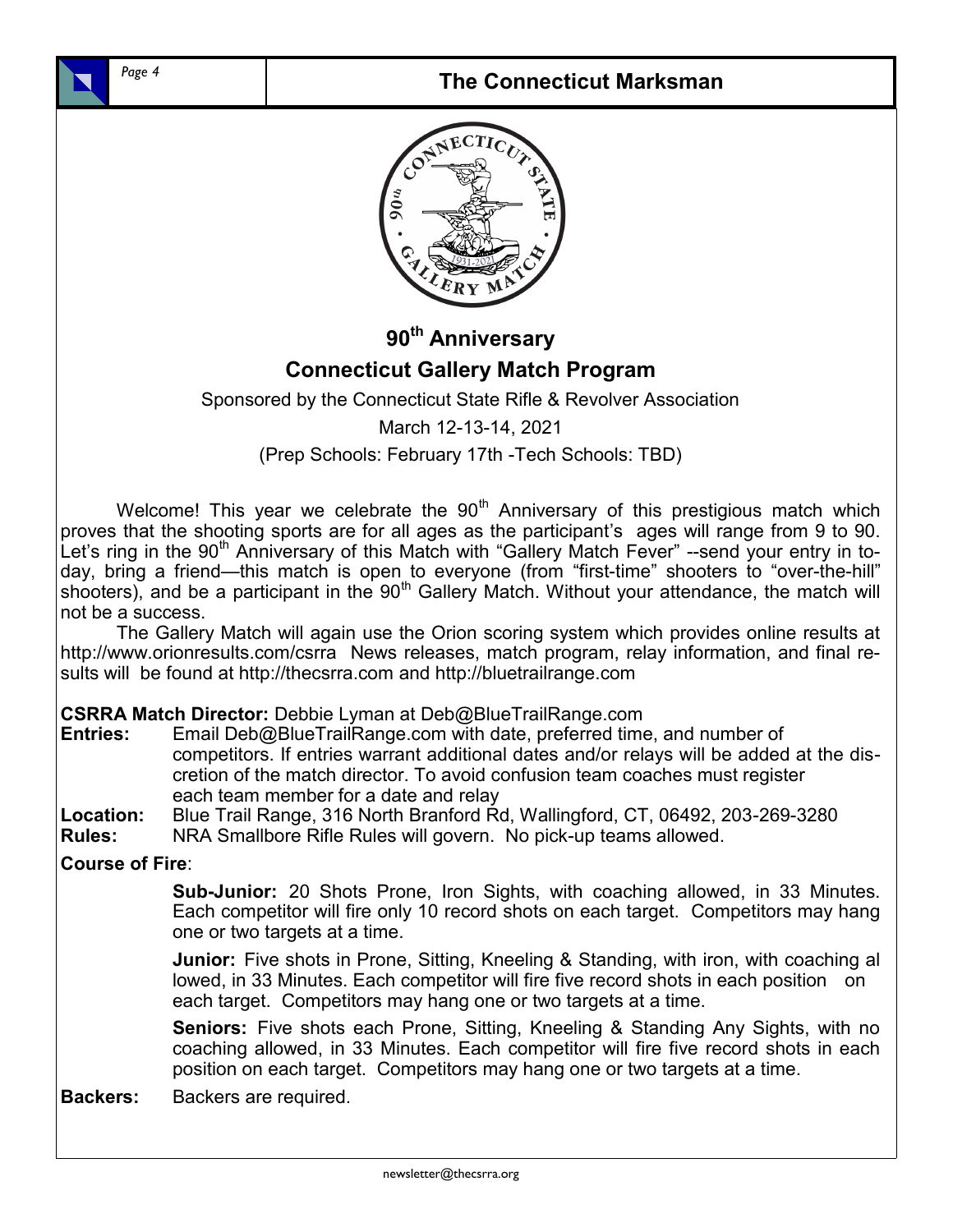# The Connecticut Marksman

|                                                                                                                                                                           | CONNECTICITY OF<br>90u                                                                                                                                                                                                                                                                                                                                                                                                                                                                                                                                                                                                          |  |
|---------------------------------------------------------------------------------------------------------------------------------------------------------------------------|---------------------------------------------------------------------------------------------------------------------------------------------------------------------------------------------------------------------------------------------------------------------------------------------------------------------------------------------------------------------------------------------------------------------------------------------------------------------------------------------------------------------------------------------------------------------------------------------------------------------------------|--|
|                                                                                                                                                                           | <b>Reminder</b> : Sub-Juniors may fire in the Junior and Senior Matches, and Juniors may fire in the<br>Senior Match this allows additional chances for individual and team awards.                                                                                                                                                                                                                                                                                                                                                                                                                                             |  |
| <b>Entry Fee:</b>                                                                                                                                                         | <b>Relay Time:</b> Relays start every 45 minutes on dates posted on 1 <sup>st</sup> page of program.<br>\$20.00 per match. Make checks payable to CSRRA. A \$5 fee per point will be<br>charged for a "no show" if you don't e-mail or call. Please be courteous, someone                                                                                                                                                                                                                                                                                                                                                       |  |
|                                                                                                                                                                           | may need your point.<br>Arrival Time: Please arrive no later than one hour before your relay in order to give yourself plen<br>ty of time to register and set-up! If late, you may be asked to fire on the next relay.                                                                                                                                                                                                                                                                                                                                                                                                          |  |
| <b>Entry Fee:</b>                                                                                                                                                         | \$20.00 per match. Make checks payable to CSRRA. A \$5 fee per point fee will be<br>charged for a "no show" if you don't e-mail or call in advance. Please be courteous,<br>someone may need your point.                                                                                                                                                                                                                                                                                                                                                                                                                        |  |
| <b>Awards:</b>                                                                                                                                                            | Lewis Class System: An award for every fifth place in all individual and team match<br>es, including 90th Place. An individual or team may only win one special award in<br>each match.<br>Senior Individuals and Teams: Match Winner and High Out-of-State or High Con<br>necticut Resident, High Woman, High Connecticut Senior (55+).<br>Junior Individuals and Teams: Match Winner and High Out-of-State or High<br>Connecticut Resident, High High School, High Preparatory School, and High Girl.<br>Sub Junior Individuals and Teams: Match Winner and High Out-of-State or High<br>Connecticut Resident, and High Girl. |  |
|                                                                                                                                                                           | <b>Donations:</b> The CSRRA seeks donations from individuals, businesses, etc., for special awards,<br>Merit Medals, and/or relay prizes. If you would like to donate, or know of someone<br>who might like to donate, please give them our contact information. All donations to<br>the CSRRA are tax deductible.                                                                                                                                                                                                                                                                                                              |  |
|                                                                                                                                                                           | <b>Directions: From I-91 North</b> , take Exit 15. At top of ramp, take a Right onto Route 68. Follow<br>Route 68 to first Stop Sign. Take a Left at the Light continuing on Route 68. Take<br>first right onto North Branford Rd. Range is approximately 1 Mile on the Left.<br>From I-91 South, Take Exit 15. At top of ramp, take a left onto Route 68. Follow<br>Route 68 (see above).                                                                                                                                                                                                                                      |  |
| Call Blue Trail Range at 203-269-3280.<br>Lost?<br><b>Snack Bar and Gun Store:</b> These amenities will be open for all relays for refreshment and<br>shootings supplies. |                                                                                                                                                                                                                                                                                                                                                                                                                                                                                                                                                                                                                                 |  |
| Questions?: Contact Deb@BlueTrailRange.com                                                                                                                                |                                                                                                                                                                                                                                                                                                                                                                                                                                                                                                                                                                                                                                 |  |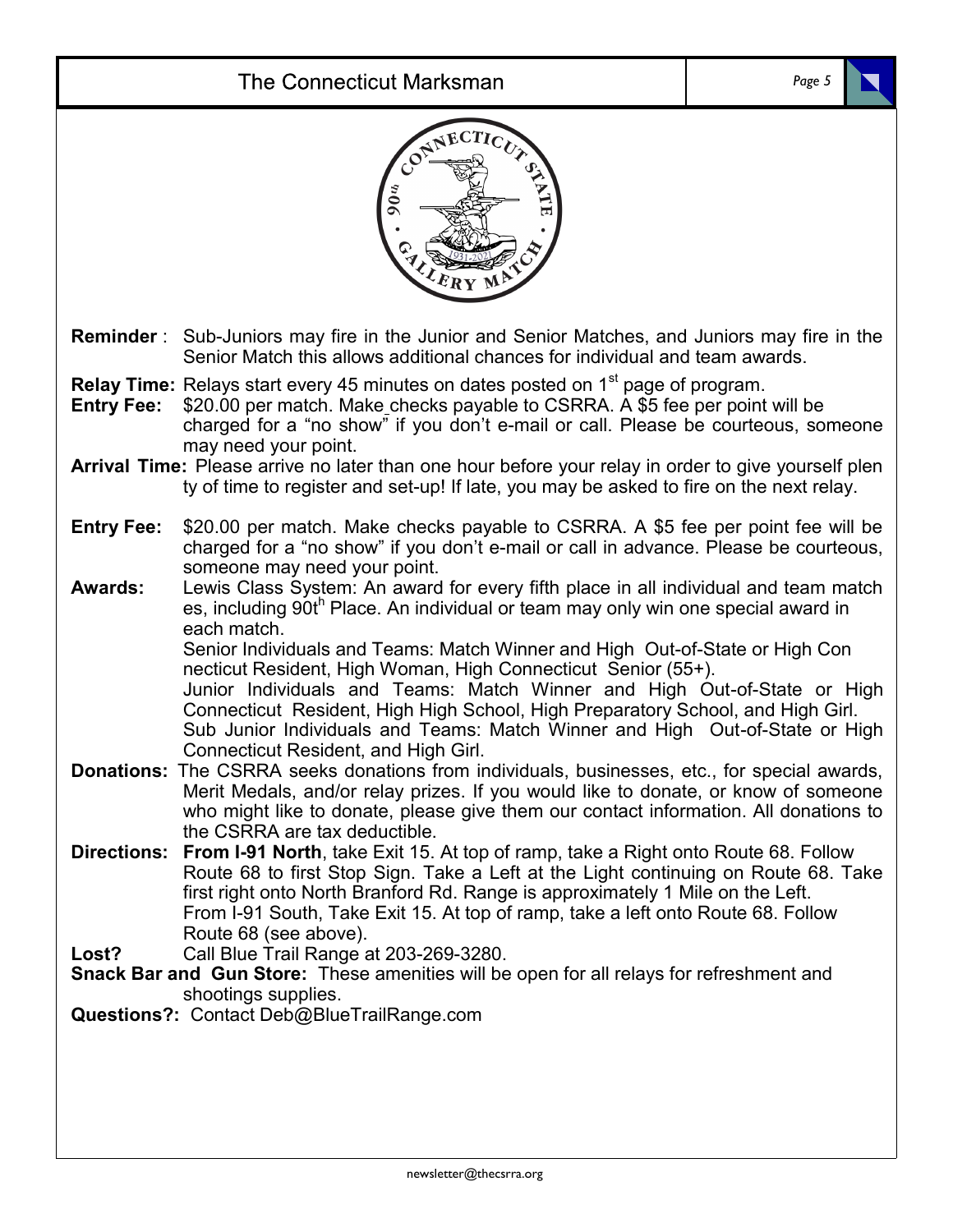Page 6 **The Connecticut Marksman**

## **MEMBERSHIP APPLICATION The Connecticut State Rifle and Revolver Association a 501c3 Charitable Organization**

Join us in our mission of promoting firearms education and the training of citizens as a member of the Connecticut State Rifle and Revolver Association, Inc. by simply clicking on the link below to reach the "Join Us" membership sign up page.

http://thecsrra.org/

#### **CURRENT MEMBERSHIP OPTIONS:**

Lifetime Membership \$500 Annual \$40- Junior(20 years and under) \$5 Club \$20

### **CSRRA Scholarship Fund**



In 1994, the Connecticut State Rifle and Revolver Association established a Scholarship fund. The Association uses the interest from

this fund to provide our Junior Members assistance with college tuition. At this time the scholarship is awarding money toward college expenses.

The generosity of our members has made this scholarship possible for the Juniors.

Donations are what make the fund grow and enables the CSRRA to increase the financial aid available to the junior shooters of our state. You can help now by adding a donation to your membership or renewal application.

To date nearly three dozen college bound junior member of the CSRRA have benefited from this program.

For more information about applying for the scholarship, click on the scholarship page and download an application or our website of contact: VP@csrra.org.

### **ADVERTISE IN THE MARKSMAN**

Advertise directly to those who need your products and services and help support Connecticut State Rifle and Revolver's goals and objectives. Your ad reachs 800 members It is also distributed at sanctioned matches, Friends of the NRA dinners and left at local gun clubs and rifle ranges and gun stores.

In addition, all paid advertisers who prepay twelve months of advertising (four issues) will also receive a banner on the CSRRA website with a link to your website.

#### **RATES**

From your useable electronic file:

| Business Card $(3-1/2"w \times 2"h)$ | \$40.00/issue |
|--------------------------------------|---------------|
|                                      |               |

| \$75.00/issue<br>1/4 page $(3-1/2"w \times 4-1/4"h)$ |
|------------------------------------------------------|
|------------------------------------------------------|

1⁄2 page (4"w x 10"h or 8"w x 5"h)\$125.00/issue

Full page (image 8"w x 10"h) \$200.00/issue

All advertising must be prepaid. To place an ad or for further information contact the editor.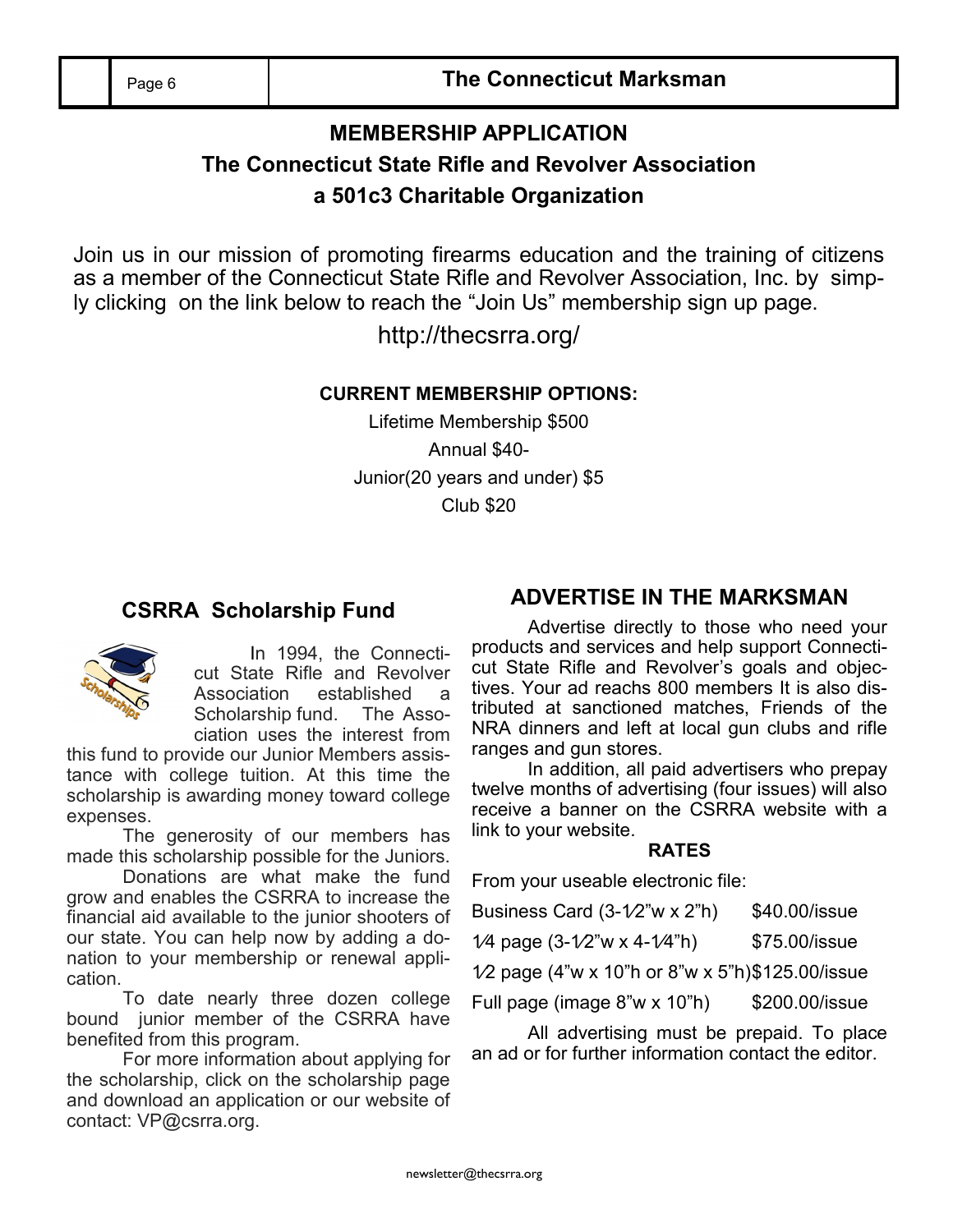

**Connecticut's Collegiate All American Rifle Shooters**

To be named an All American is the pinnacle of athletic collegiate achievement. Consistent and exemplary performance is a hallmark, perhaps the most evident characteristic, of the honor. All Americans also embody intangible attributes such as integrity, respect, and responsibility. Therefore, these highly motivated men and women distinguish themselves on another level. Whether NRA All-Americans continue outstanding marksman careers or pursue other fields such as medicine, architecture, education, law, the military, and even space exploration, they accomplish notable successes in their careers.

| Edgar H. Ebdon Jr. Rutgers |                          | <b>SBR 1948</b>                                                  |
|----------------------------|--------------------------|------------------------------------------------------------------|
| Wallace Lyman              | Norwich University       | SBR 1965-66                                                      |
| <b>Richard Taber</b>       | <b>Tennessee Tech</b>    | SBR 1974-75                                                      |
| <b>Robert Broughton</b>    | West Virginia University | SBR and AR 1981-84                                               |
| Jessie Johnston            | Tennessee Tech           | SBR 1983 and 1986 AR 1983 and 1985                               |
| Alan Wilcoxson             | Saint John's University  | AR 1986                                                          |
| Nicole Panko               | Saint John's University  | AR 1991                                                          |
| <b>Beth Herzman</b>        | <b>Murray State</b>      | SBR 1991-93 and AR 1994                                          |
| Tanya Brown                | Tennessee Tech           | <b>SBR 1992</b>                                                  |
| Cory Brunetti              | U of Alaska-Fairbanks    |                                                                  |
|                            | and Jacksonville State   | SBR 1992-94 and AR 1992-3                                        |
| Lisette Grunwell           | Saint John's University  | AR 1994 and 1996                                                 |
| <b>Emily Caruso</b>        | Norwich University       | SBR and AR 1997-2000                                             |
| Kevin Simon                | Jacksonville State       | <b>SBR 2001</b>                                                  |
| Sarah Paoletta             | U of Texas-El Paso       | AR 2002                                                          |
| Matthew Albright           | US Naval Academy         | SBR 2004-05 and AR 2004-05                                       |
| Joshua Albright            | US Naval Academy         | SBR 2006-08 and AR 2006                                          |
| Alex Karacsonyi            | <b>US Naval Academy</b>  | AR 2009                                                          |
| Remington Lyman            |                          | The Ohio State University SBR 2014 and 2016 and AR 2014 and 2016 |

SBR=Smallbore Rifle AR=Air Rifle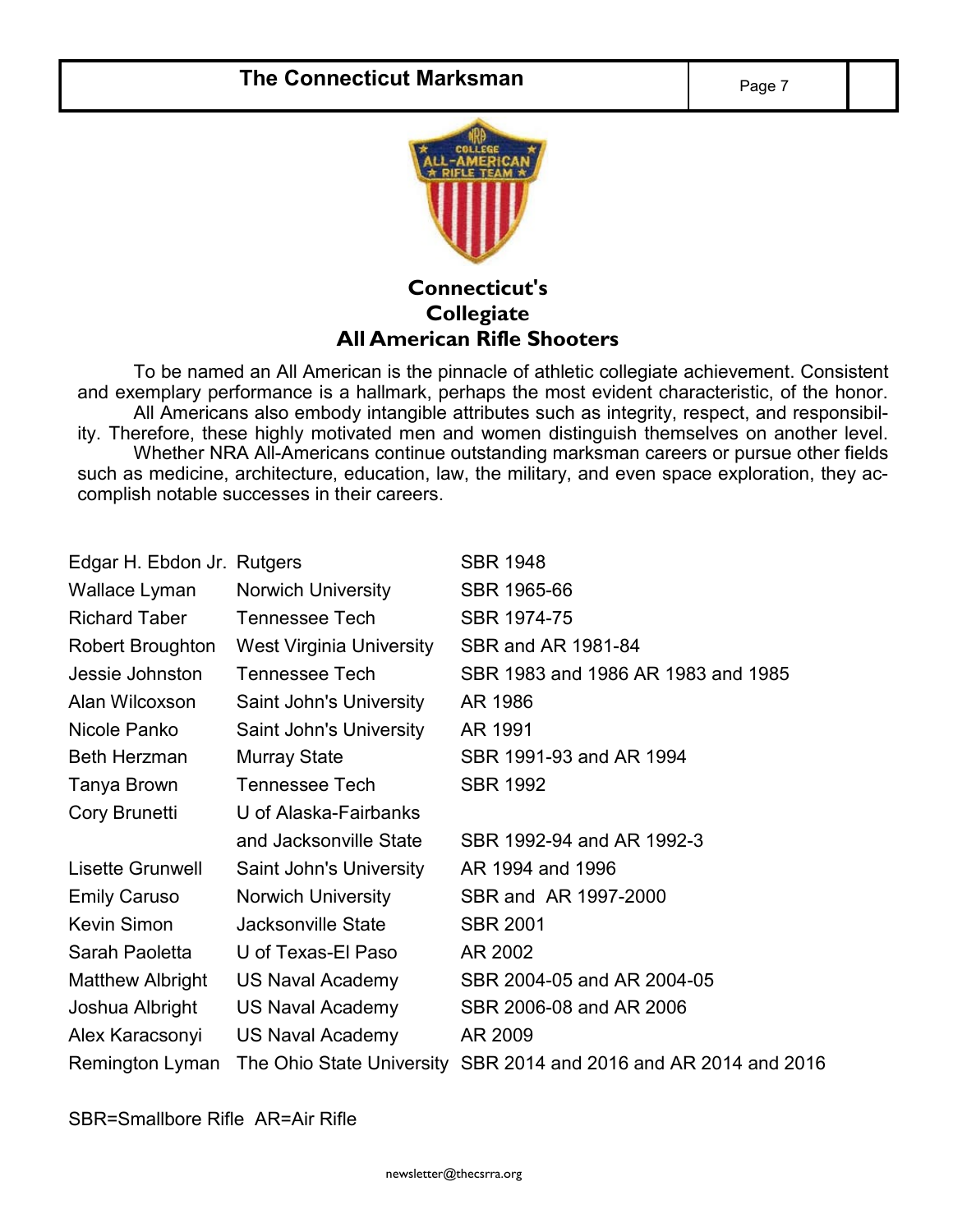#### *Page 8* **The Connecticut Marksman**

### **Rifle and Pistol League News**

Through December 31, 2020

In this section we report upon the activities and standings of the Nite Owl and Midnight Moonlight (summer only), Charter Oak, Nutmeg, and Mohegan Rifle leagues and the New London County Pistol and Metropolitan Revolver League of Hartford.

#### **The New London County Pistol League**

At Thanksgiving, eleven weeks into its season the NLCPL standings are:

- 1. Pachaug Outdoor Club 12-1
- 2. Quaker Hill R&G Club 10-2
- 3. Niantic Sportsmen #1 6-6
- 4. Quaker Hill Nutmegs 6-6
- 5. Niantic Sportsmen #2 6-6
- 6. Groton/Electric Boat 5-7
- 7. Mystic Rod and Gun 8-5
- 8. Eagles 2-11
- 9. Sprague Rod and Gun 1-12

#### **The Mohegan Rifle League**

The Mohegan Rifle League shoots 30 shots, ten shots in prone, kneeling, and standing on the A-17 target. It has completed a third of its season and two teams are in a real dog fight as the Quaker Hill Magnums try to wrest the league championship back from Quaker Hill.

Tyler Glynn is the top gun on the Quaker Hill team, as well as in the league with his 292 average. Shawn Carpenter, Quaker Hill Magnums, is second overall with a 290 average while Phil Kohanski, one of the top hand gunners in the New London County Pistol League, is shooting a 288 average rounding out the top three.

#### League Standings

- 1. Quaker Hill R&G Club 29-3
- 2. Quaker Hill magnums 27-5
- 3. Pachaug Outdoor Club 10-23
- 4. Killingly Rifle Club 9-23
- 5. Mystic R&G Club 5-27

#### **Metropolitan Revolver League**

|           | League Standings |  |
|-----------|------------------|--|
| 1 Metacon | 10               |  |

- 2 Manchester 9 1
- 3 Capitol City 8 2
- 4 Torrington 8 2<br>5 Windsor 7 3
- Windsor 7
- 6 Tolland County 6 5<br>7 Colts 4 6
- Colts 4<br>Middletown 3 8 Middletown 3 8
- 
- 9 Telephone 3 8<br>10 Silver Citv 2 9 10 Silver City
- 
- 11 Bell City 2 9<br>12 Charter Oak 1 9 12 Charter Oak

#### **Nutmeg and Charter Oak Rifle Leagues**

The Nutmeg Rifle League shoots a 30 shot course of fire, 10 shots prone, kneeling, and standing on the USA/NRA 50 target.

| Middlefield      | $2 - 0$ |
|------------------|---------|
| Middletown       | 1-1     |
| <b>Bell City</b> | $0 - 2$ |

Middlefield' Scott Condo has posted the league's high score, a 287, with team mate junior Harrison Callahan right behind with a 281.Middletown's Gail Barry is the top shooter in both senior and women's categories. Steve Lonzak has the top iron sights score of 278.

The Charter Oak League's course of fire is the traditional Gallery Course, five shots each in prone , sitting, kneeling, and standing. On the A-17 target.

#### League Standings

- 1.Middlefield 7-1
- 2. Middletown 3-5
- 3. Bell City 2-6

Scott Condo, Middlefield, and teammate Zachery Osvald both shot the year's high score of 199 and also notched rare perfect 50X50 standing. Close on his tail are Middlefield's Harrison Callahan and Bell City's Jeff Doreschler, both with 198s.